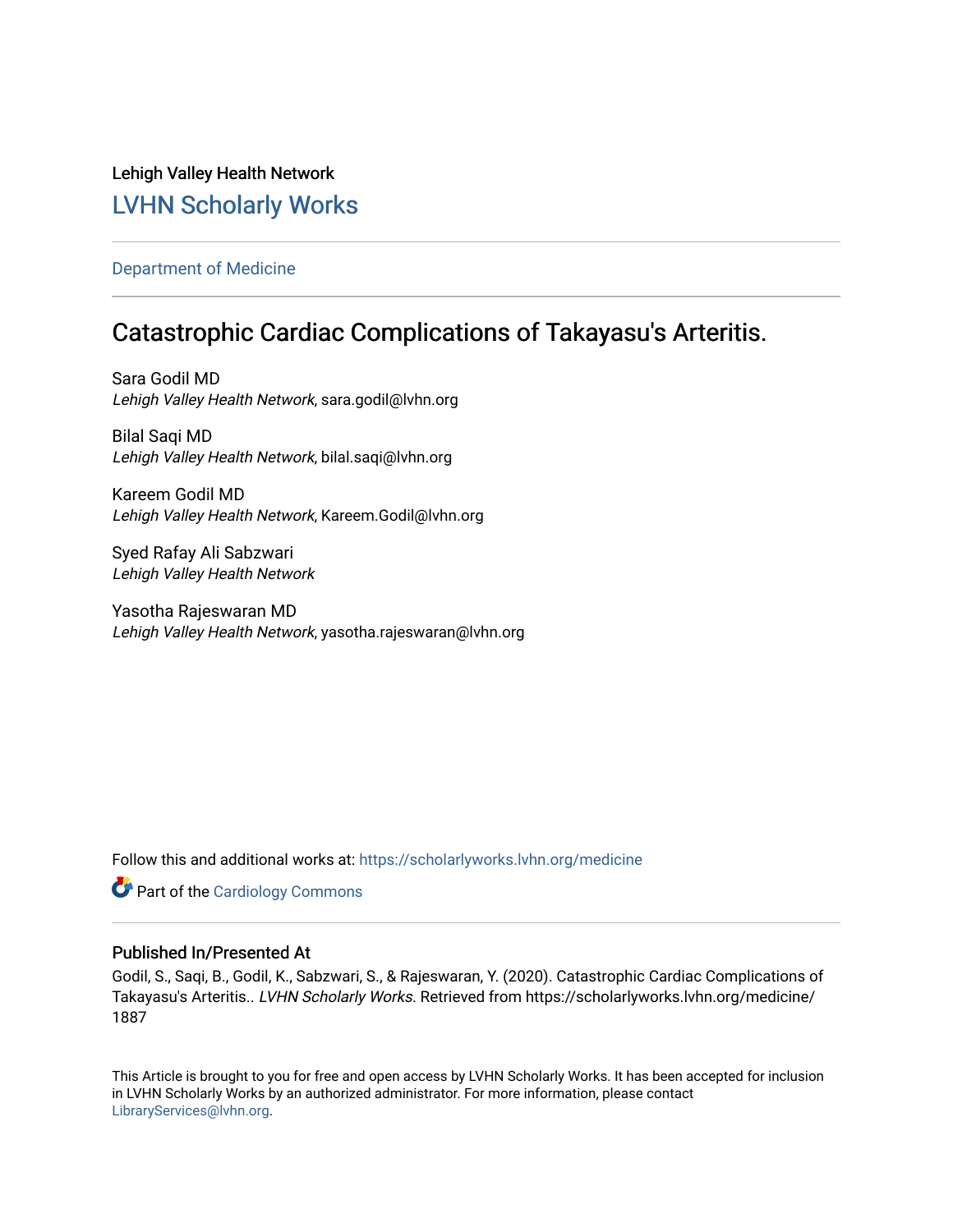# Catastrophic Cardiac Complications of Takayasu's Arteritis

Sara A Godil, Bilal Saqi, [...], and Yasotha Rajeswaran

### Abstract

Takayasu's arteritis (TA) causes inflammation and necrosis of vessel walls, leading to aneurysm formation, extensive coronary damage and valvular abnormalities. We review a case of recurrent coronary, aortic and mitral valve involvement in a patient with TA and discuss the various treatment options available for such patients.

**Keywords:** coronary artery bypass grafting(cabg), coronary artery angiography, aortic valve insufficiency, mitral valve surgery, takayasu disease, systolic heart failure

### Introduction

Takayasu's arteritis (TA), also known as pulseless disease, is a chronic inflammatory arteritis involving large vessels of the body. It typically presents in the second and third decades of life with a predilection for females [[1](#page-3-0),[2](#page-4-0)]. The exact etiology is unclear, but studies have shown an immunologic response triggering a subset of T and B lymphocytes and macrophages that leads to acute inflammation and necrosis of vessel walls, leading to stenosis and aneurysms [\[3\]](#page-4-1). We present a case of a 29-year-old female with a history of TA causing extensive and recurrent coronary disease, valvular damage and aortic root involvement and review the pathogenesis along with the medical and surgical options currently available.

### Case presentation

A 29-year-old female presented to the emergency department with a four-week history of worsening dyspnea on exertion, lower extremity edema and a nine-pound weight gain. On arrival, her vital signs were stable. Physical exam revealed a late peaking systolic ejection murmur, jugular venous distension and 2+ lower extremity edema bilaterally. Blood work was significant for troponin I of 0.52 ng/ml and N-terminal pro B-type natriuretic peptide (NT-proBNP) of 21K pg/ml. Electrocardiogram showed sinus tachycardia. An echocardiogram nine months ago had reported moderate left ventricular hypertrophy with an ejection fraction (EF) of 60%, a well-seated bioprosthetic aortic valve with prosthetic valve stenosis (mean gradient [MG] 33 mmHg, valve area  $0.8 \text{ cm}^2$ ) and a well-seated mitral valve (MV) (MG 5 mmHg).

The patient has a history of hypertension and TA diagnosed at the age of 19 years. The patient was started on prednisone and methotrexate, which she self-discontinued after a few months. Five months later, the patient developed symptoms of heart failure and underwent an echocardiogram and a left heart catheterization (LHC). The patient was found to have severe stenosis of proximal left main coronary artery with an EF of 20%, severe aortic and mitral insufficiency, and a dilated ascending aorta (4 cm). She underwent coronary artery bypass graft (CABG) (left internal thoracic artery to the diagonal branch), replacement of ascending aorta (26 Medox graft; Meadox Medicals, Inc, Oakland, NJ), aortic valve replacement (AVR) (23 Carpentier-Edwards pericardial valve; Edwards Lifescience, Irvine, CA) and MV annuloplasty (26 Physio annuloplasty ring; Edwards Lifescience, Irvine, CA). She decided against mechanical valve as she did not want to be on lifelong anticoagulation. She was started on tocilizumab, which she discontinued a year prior to this presentation.

On this admission, a repeat echocardiogram was done, which showed global hypokinesis with severely reduced left ventricular systolic function and EF of 30%, severe prosthetic aortic valve stenosis (MG 34.3 mmHg, valve area 0.7 cm<sup>2</sup>, acceleration time 120 ms, dimensionless index 0.2, indexed effective orifice area 0.4 cm<sup>2</sup>/m<sup>2</sup>) [\(Figure](https://www.ncbi.nlm.nih.gov/pmc/articles/PMC7417183/figure/FIG1/?report=objectonly) 1) and possible MV stenosis (MG 7.4 mmHg, valve area 1.4 cm<sup>2</sup>, peak velocity 2.51 m/s).



[Figure](https://www.ncbi.nlm.nih.gov/pmc/articles/PMC7417183/figure/FIG1/?report=objectonly) 1

Transthoracic echocardiogram showing continuous wave Doppler signal across the prosthetic aortic valve with a peak velocity of 4.1 m/s.

LHC showed patent graft to the second diagonal artery [\(Figure](https://www.ncbi.nlm.nih.gov/pmc/articles/PMC7417183/figure/FIG2/?report=objectonly) 2), old complete stenosis of left main and left anterior descending artery with new circumflex artery occlusion. The LHC pressure tracings demonstrated aortic and MV stenosis [\(Figures](https://www.ncbi.nlm.nih.gov/pmc/articles/PMC7417183/figure/FIG3/?report=objectonly) 3, [4\)](https://www.ncbi.nlm.nih.gov/pmc/articles/PMC7417183/figure/FIG4/?report=objectonly).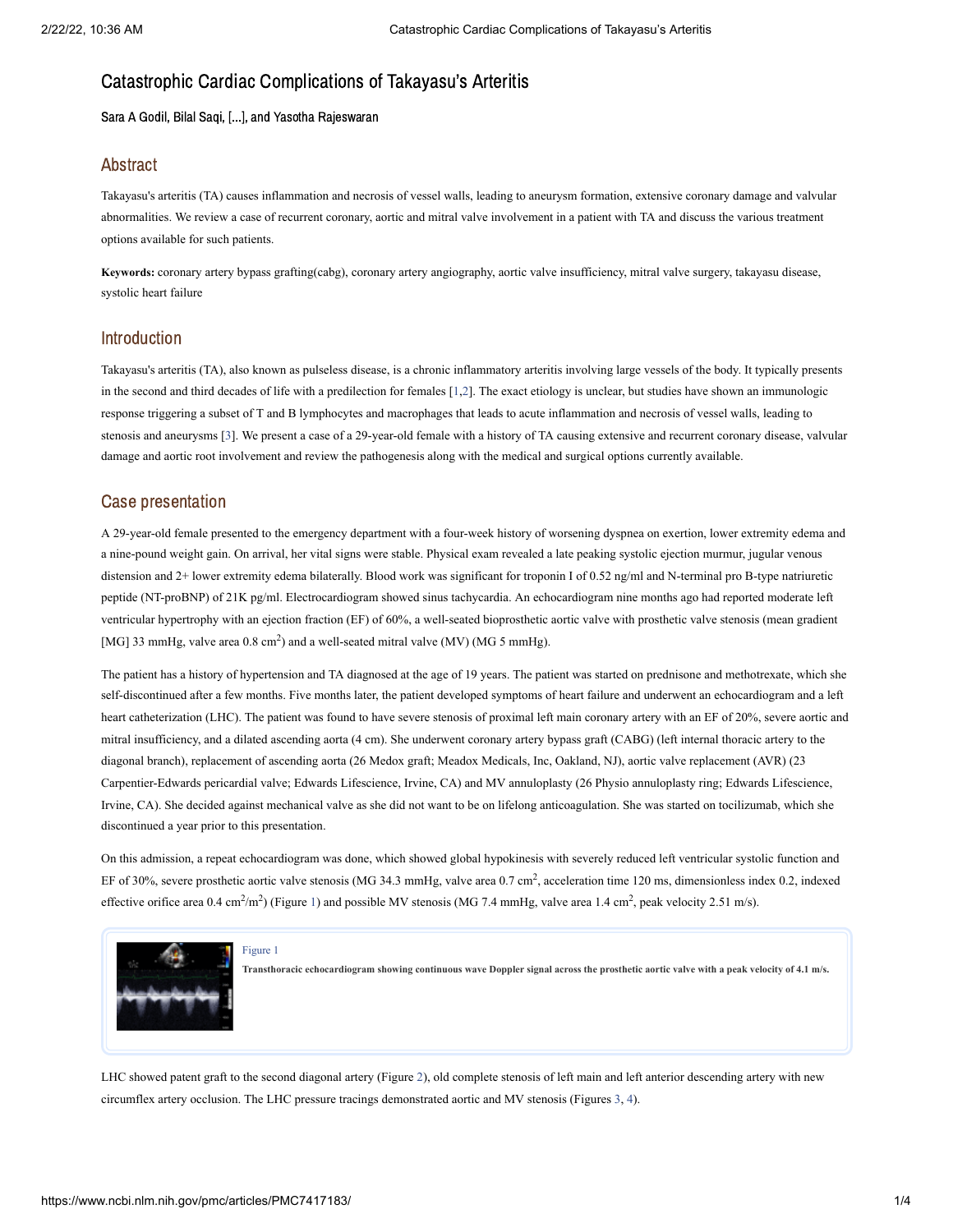

#### [Figure](https://www.ncbi.nlm.nih.gov/pmc/articles/PMC7417183/figure/FIG2/?report=objectonly) 2

Left heart catheterization showing a patent graft to the second diagonal artery (arrow). The graft is aneurysmal at proximal anastomosis. **Prosthetic aortic valve (oval arrow) and mitral repair ring (diamond arrow) also visualized.**



#### [Figure](https://www.ncbi.nlm.nih.gov/pmc/articles/PMC7417183/figure/FIG3/?report=objectonly) 3

Left heart catheterization invasive hemodynamics exhibiting severe aortic stenosis (heart rate 91, mean gradient 66 mmHg, valve area 0.27 **cm2, cardiac output 2.85).**



Left heart catheterization invasive hemodynamics exhibiting mitral stenosis (heart rate 91, mean gradient 28 mmHg, valve area 0.49 cm2, **cardiac output 2.85).**

The patient developed cardiogenic shock during her hospital stay and was treated with inotropes followed by valve-in-valve transcatheter AVR (26 Evolut; Medtronic Inc., Minneapolis, MN). She was discharged home on guideline-directed medical therapy (GDMT) with carvedilol, losartan, furosemide, aspirin and Plavix.

### **Discussion**

TA is a diffuse inflammatory arteritis involving large vessels of the body. Coronary involvement in TA is not uncommon and can be divided into three types based on histopathology [\[4](#page-4-2)].Type I represents stenosis or occlusion of the coronary vessels. Type II involves arteritis of the coronary vessels and type III includes coronary aneurysms [[5](#page-4-3)].

Occlusion of coronary vessels, representing 60%-80% of the cases, typically involves the ostial and proximal arteries and is the most common cause of mortality. In these patients, timely revascularization should be performed as prognosis for conservative management is poor [\[5](#page-4-3)[,6](#page-4-4)]. Open surgical approach, including CABG, patch angioplasty or transaortic coronary ostial endarterectomy, is preferred as endovascular interventions have been associated with an increased risk of restenosis [\[7\]](#page-4-5). Although CABG is most commonly employed, currently there is no data to prove superiority of one procedure over the other.

In patients undergoing CABG, saphenous vein grafting (SVG) is recommended due to increased risk of inflammatory involvement of subclavian artery. However, the risk of graft occlusion, mostly involving the proximal anastomotic site, is still high with long-term graft patency limited to only 60% [\[8](#page-4-6)]. Thus, multiple studies have reported patients, similar to ours, undergoing repeat vascularization with percutaneous coronary intervention or CABG during their lifetime [\[9](#page-4-7)].

Valvular and aortic root involvement in TA is frequently seen, and aortic regurgitation (AR) is considered a significant risk factor for mortality in these patients. This is likely due to the development of chronic heart failure, as was the case in our patient. AVR and composite graft replacement (CGR) are the two surgical procedures available. Because CGR removes more inflamed tissue and decreases the risk of aortic dilation later on, it has shown to have less complications and a relatively long-term disease free status [\[10](#page-4-8)]. Since TA presents in the second to third decade of life, mechanical valves in patients undergoing AVR would be ideal. However, female patients in childbearing age may opt for bioprosthetic valves to avoid taking lifelong warfarin due to its risk of teratogenicity. Unfortunately, due to the relatively shorter life span of bioprosthetic valves as compared to mechanical valves, patients may present with recurrent aortic stenosis requiring repeat AVR. Moreover, in these patients, surgical management is challenging due to the need to manipulate friable and inflamed tissue with valve detachment and anastomotic aneurysms being the most common and life-threatening complications [\[11](#page-4-9)].

Our patient also had severe mitral regurgitation (MR) leading to MV annuloplasty. Studies have shown the incidence of MR in TA to be 3%, and it is usually reported in association with severe aortic disease [\[12](#page-4-10)]. The etiology however is not clear and may be related to inflammation from TA or from papillary muscle dysfunction from left ventricular dilatation secondary to AR. In severe cases of MR, however, surgical intervention is warranted to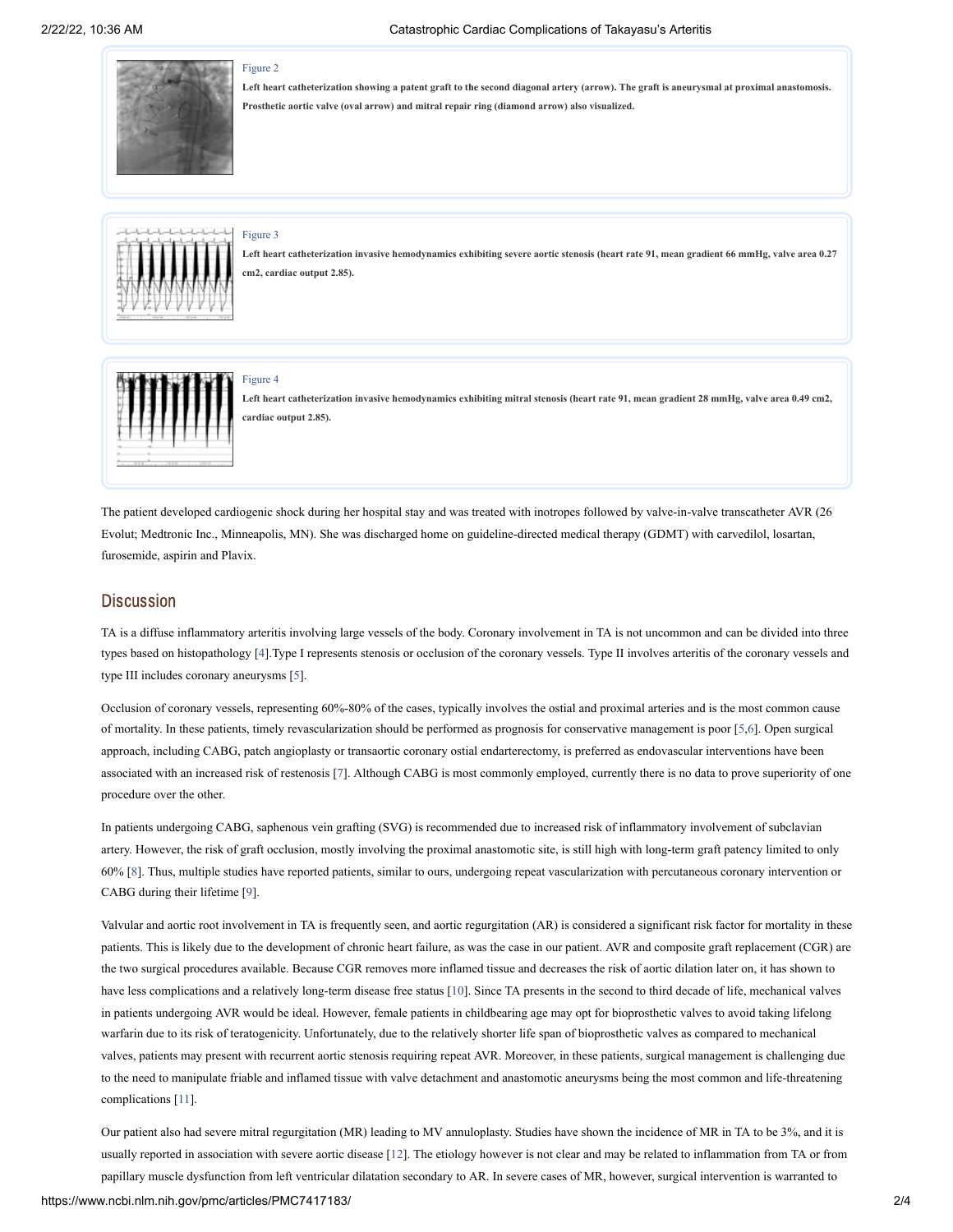### 2/22/22, 10:36 AM Catastrophic Cardiac Complications of Takayasu's Arteritis

prevent complications like heart failure. Our patient underwent mitral annuloplasty and then developed mitral stenosis (MS). Despite the frequent occurrence of MS after MR repair, the phenomenon is not well studied. While surgical factors, e.g. use of an undersized annuloplasty ring or subvalvular tethering, can cause MS, organic causes from TA cannot be excluded.

Even though corticosteroids are considered the mainstay of treatment in TA, relapse rates with steroid monotherapy are high with remission rates only reaching 60% with the addition of non-biologic and biologic agents [[13\]](#page-4-11). Our patient had been on a biologic agent for many years but still presented with significant cardiovascular involvement not amenable to medical intervention. This highlights the fact that more research needs to be done on how to manage patients presenting with a need for repeat surgical intervention.

### **Conclusions**

TA can lead to extensive and catastrophic cardiovascular complications. Even though our patient underwent multiple surgical interventions 10 years ago, she presented again with significant coronary and valvular disease. This highlights the relapsing nature of TA and the importance of controlling the underlying inflammation. This case discusses the various surgical options available and highlights the fact that significant uncertainty exists for the management of these patients when they present with relapsing coronary and vascular involvement.

### **Notes**

The content published in Cureus is the result of clinical experience and/or research by independent individuals or organizations. Cureus is not responsible for the scientific accuracy or reliability of data or conclusions published herein. All content published within Cureus is intended only for educational, research and reference purposes. Additionally, articles published within Cureus should not be deemed a suitable substitute for the advice of a qualified health care professional. Do not disregard or avoid professional medical advice due to content published within Cureus.

The authors have declared that no competing interests exist.

### Human Ethics

Consent was obtained by all participants in this study

### Article information

Cureus. 2020 Jul; 12(7): e9142. Published online 2020 Jul 11. doi: [10.7759/cureus.9142](https://dx.doi.org/10.7759%2Fcureus.9142)

PMCID: PMC7417183 PMID: [32789080](https://www.ncbi.nlm.nih.gov/pubmed/32789080) Monitoring Editor: Alexander Muacevic and John R Adler

Sara A [Godil](https://www.ncbi.nlm.nih.gov/pubmed/?term=Godil%20SA%5BAuthor%5D&cauthor=true&cauthor_uid=32789080) $^{\boxtimes 1}$  Bilal [Saqi,](https://www.ncbi.nlm.nih.gov/pubmed/?term=Saqi%20B%5BAuthor%5D&cauthor=true&cauthor_uid=32789080) $^2$  [Kareem](https://www.ncbi.nlm.nih.gov/pubmed/?term=Godil%20K%5BAuthor%5D&cauthor=true&cauthor_uid=32789080) Godil, $^1$  Sved Rafav Ali [Sabzwari,](https://www.ncbi.nlm.nih.gov/pubmed/?term=Sabzwari%20SR%5BAuthor%5D&cauthor=true&cauthor_uid=32789080) $^2$  and Yasotha [Rajeswaran](https://www.ncbi.nlm.nih.gov/pubmed/?term=Rajeswaran%20Y%5BAuthor%5D&cauthor=true&cauthor_uid=32789080) $^2$ 

 $^{\rm 1}$  Internal Medicine, Lehigh Valley Health Network, Allentown, USA <sup>2</sup> Cardiology, Lehigh Valley Health Network, Allentown, USA **M**Corresponding author. Sara A. Godil [sara.godil@lvhn.org](mailto:dev@null) Received 2020 Jun 28; Accepted 2020 Jul 11. [Copyright](https://www.ncbi.nlm.nih.gov/pmc/about/copyright/) © 2020, Godil et al. This is an open access article distributed under the terms of the Creative Commons Attribution License, which permits unrestricted use, distribution, and reproduction in any medium, provided the original author and source are credited. This article has been [cited](https://www.ncbi.nlm.nih.gov/pmc/articles/PMC7417183/citedby/) by other articles in PMC. Articles from Cureus are provided here courtesy of Cureus Inc.

## References

<span id="page-3-0"></span>1. Takayasu's arteritis. Clinical study of 107 cases. Lupi-Herrera E, Sánchez-Torres G, Marcushamer J, Mispireta J, Horwitz S, Vela JE. Am Heart J. 1977;93:94–103. [\[PubMed\]](https://www.ncbi.nlm.nih.gov/pubmed/12655) [[Google Scholar](https://scholar.google.com/scholar_lookup?journal=Am+Heart+J&title=Takayasu%27s+arteritis.+Clinical+study+of+107+cases&volume=93&publication_year=1977&pages=94-103&pmid=12655&)]